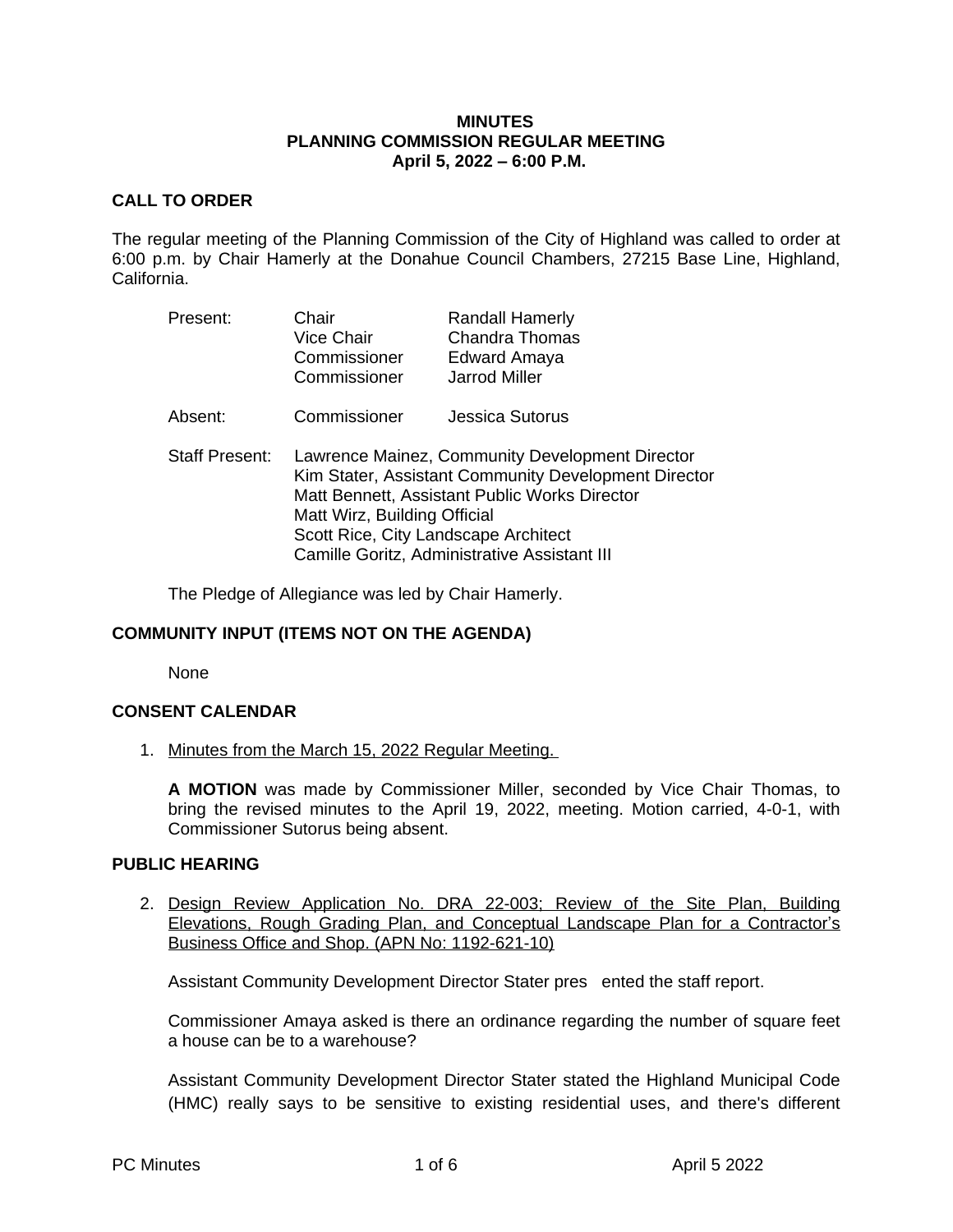provisions for residentially zoned property being next to an industrial site, which is not the case here, but is requires the city to be sensitive to any receptors such as noise, traffic, and lighting. It is not a noisy operation; they are not doing a lot of work on site.

Vice Chair Thomas asked will there be a something before us for signage?

Assistant Community Development Director Stater stated it depends on the way that HMC was amended not too long ago, a lot of signage staff can manage.

Commissioner Miller asked from the city's perspective, is this a redevelopment project or is this a new development?

Assistant Community Development Director Stater stated the site is currently vacant. It is not in use.

Commissioner Miller asked are there existing structures or anything or impervious surfaces on the site?

Assistant Community Development Director Stater stated there are no structures currently on the site.

Public Works Director Bennett stated whether it's 5,000 square feet or greater for water quality purposes as a redevelopment or priority project, it was determined not to be a priority project based on the development. There are some low impact development ideas that are being employed. There are some areas where they've got it applied near the building may or may not be as effective, but the parking areas are going to give it a try there.

Commissioner Miller stated ok, great. If it's a redevelopment project, it's a 5,000 square foot threshold. If it's new development, it's 10,000 square feet, and if you're defining this as new development, you're staying within your threshold, which is good. You are excluding some of this public right of way and pervious surfaces though in that calculation.

There was mention of washing will be in a designated area and have an interceptor to the sewer, but I didn't see that interceptor or that line called out anywhere is that being planned?

Public Works Director Bennett stated I'm not seeing on the preliminary grading, I'm not sure where that detail is.

Assistant Community Development Director Stater stated I believe that is an if, if you're going to have washing on the site then you shall provide the interceptor, but I don't think it's been determined that they're going to have any washing on site.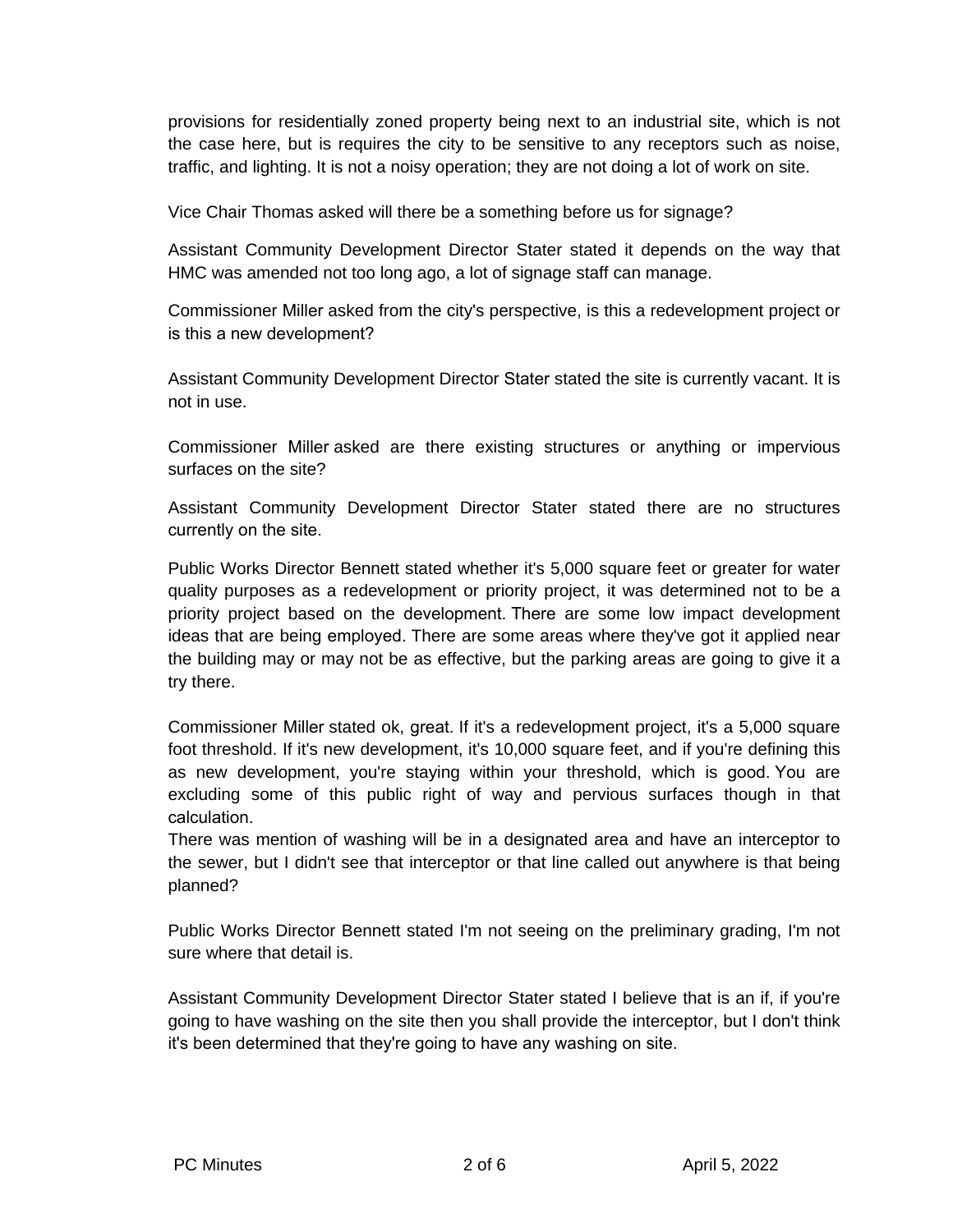Chair Hamerly stated one of the Conditions of Approval, there's a mention of non-paved, non-built areas would be landscaped. Is the class two base in the rear being considered paving since it's not technically hardscape. Condition 17d states 100% of all landscaped areas, or exposed soil shall be covered with either shrubs or ground cover as approved by the City Landscape Architect.

Assistant Community Development Director Stater stated that's really referring to is in the in the planters themselves, and that's a standard catchall condition that you see in all the projects.

Chair Hamerly stated ok, I was going in a different direction. Is there anything that was going to be done, like put in a mesh under that, or something that would control weeds?

Applicant, Mike Roquet stated we put a sterilant down. Just like we would under paving and then we just put class two base down and that's the surface that we're going to use for parking equipment and storing.

Chair Hamerly stated regarding condition 23, the last sentence vines should be planted at a manner as to provide full coverage. There's a time frame added that because it takes the plants time to grow to get full coverage. The other issue is the vines shall be planted and maintained because it's almost always that those vines have trouble on a couple locations based on exposure or damage.

Assistant Community Development Director Stater stated do you want to say within six months?

Chair Hamerly stated I'm deferring to staff wisdom on that.

City Landscape Architect Scott Rice stated I would say that two years is a fair window for full coverage of vines. Six months would be impressive.

Chair Hamerly stated commercial properties that have storage yards, there's a catchall condition about it needs to be screened, or there's a restriction on what can be stored. They're not saying that they're going to have material in their yard, but typically in commercial applications where there is a storage component there's screening or a limitation on what can be stored there.

Assistant Community Development Director Stater stated ok, I will work on a new condition.

Chair Hamerly opened the public hearing. Regarding the site plan, the trapezoidal shape in the rear, is there going to be restriction on whether this site is going to be allowed to drain into City Creek?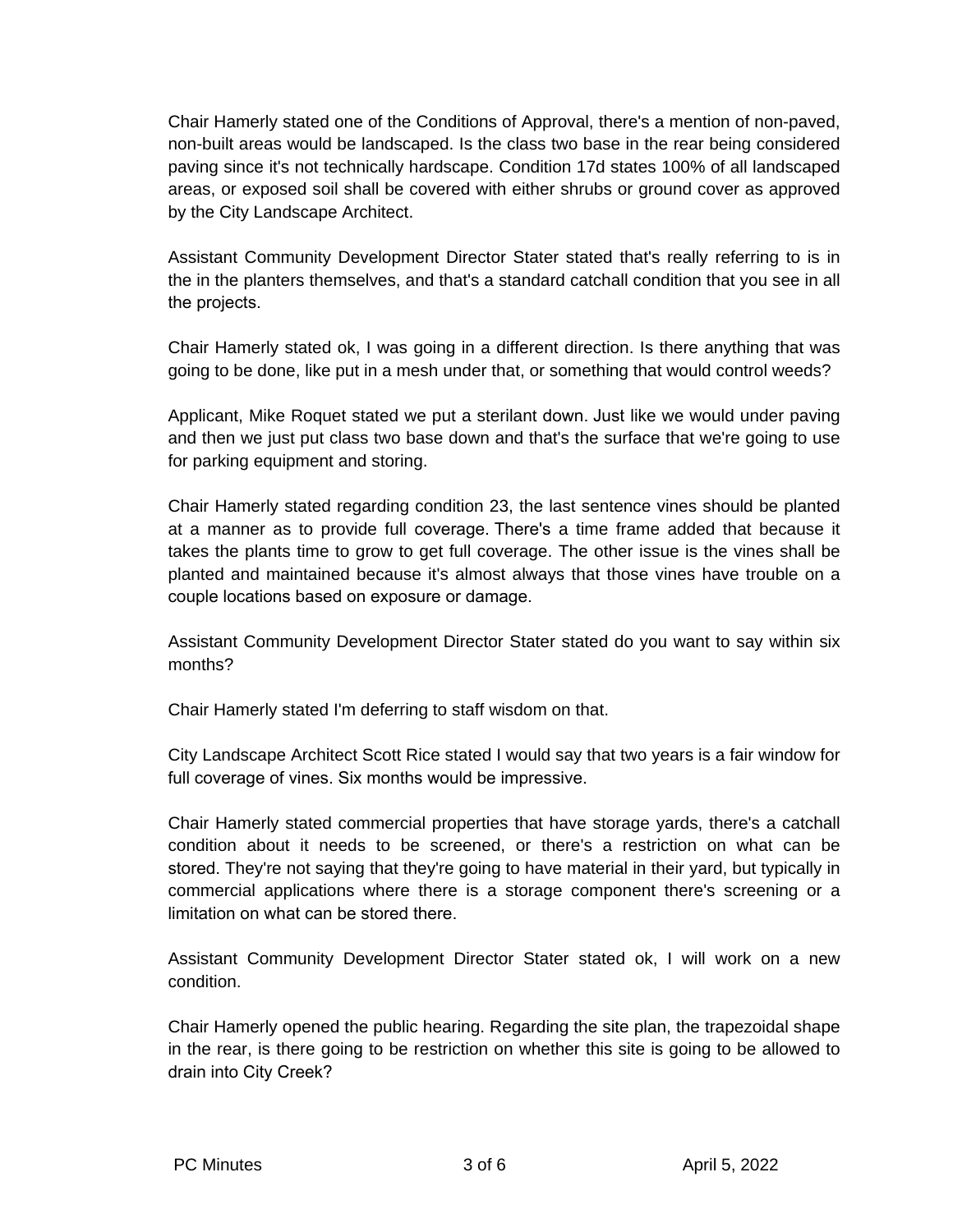Assistant Community Development Director Stater stated there a berm shown on the plan that runs diagonally across. There's no intention to drain it to City Creek.

Mike Roquet stated the drainage goes to the street away from the flood control. I agree to the Conditions of Approval.

Chair Hamerly stated regarding A2 elevations it looks like based on the colored elevations that we do have two panels worth of vertical siding. There is a note that does say steel stud façade with stucco. The rear north elevation on the back of the parapet wall it's calling out as a stucco, if they went with the ribbed metal on that, the flashing details might be a little simpler.

Vice Chair Thomas stated regarding the color board, the choice of the split face block, pictures and renderings of the color that was chosen. It's hard to see the color renderings, but it just seems like some variation in the color would be helpful. It looks like the same color scheme when I'm looking at it. I prefer the other color pallets that were there. The manor split face is so grey compared to all the other great functions, and I don't know if that was like intentional with the design. It's just the large stucco area that's all grey, it's a little too grey for me.

Representative, Brad Robertson stated regarding the columns we were planning on stucco with a cap, I believe we would go with a precast. As far as signage it isn't going to be that big because the public isn't going to be coming to this site. We thought that grey manor was variegated enough to the point where it would have a tri color look to the building.

Chair Hamerly asked is that the block that has the small black flecks in it?

Brad Robertson stated the manor has some small black specks, it's almost a granite.

Vice Chair Thomas stated I prefer color differentiation just because a little pop of something other than the same grey.

Brad Robertson asked so you would like to see number 8 match the roof cap.

Chair Hamerly stated that is what Vice Chair Thomas was suggesting. I was fine with the cap matching the color of the vertical siding, because then when it goes over the stucco it is going to be a contrasting color at that point because the stucco is much lighter than the siding.

Community Development Director Mainez stated it seems that Vice Chair Thomas was concerned about the lack of variety so I don't know if they could choose various bricks to break that up.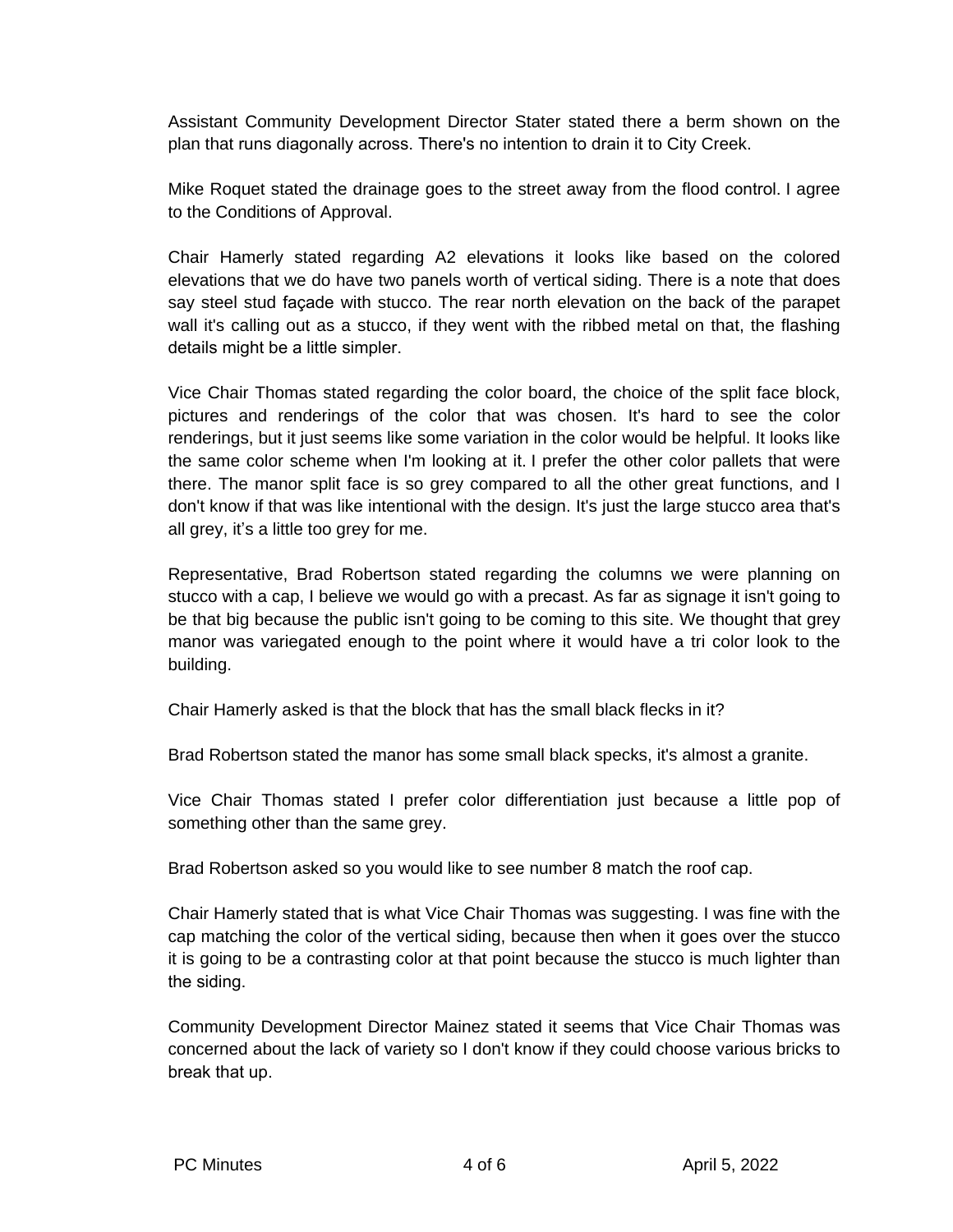Vice Chair Thomas stated shown on the rendering, it looks the same color. I just don't like all grey because we have the same color on the siding and grey stucco.

Brad Robertson stated it is different textures.

Chair Hamerly stated the split face is a nice character and I think it has a nice industrial look to it.

Vice Chair Thomas stated for the exhibits that have the color with the landscaping, will these actual species be there? At least you have kind of some of the vibrant color of the plants since it is so grey.

City Landscape Architect Scott Rice stated I do not think there is a direct correlation. I think it's just stock landscape that was shown in there.

Brad Robertson stated the trees that are shown on the landscape plan, they'll be placed in these same locations, so they'll be green. I don't know the species in the rendering but, there will be the color palette of the landscape that goes up against the grey building.

City Landscape Architect Scott Rice explained to the Planning Commissioners what species of plants will be on site.

Vice Chair Thomas stated I realize that the block was limited on the color variation, and we're not going to have the contrast in color, but I would just like to state I would think with all the greys, some color in the landscaping is helpful.

Chair Hamerly closed the public hearing.

Assistant Community Development Director Stater stated I would recommend that Condition 24 moved to 26 and then we insert the new 23, 24, and 25. Condition 23 now states clinging vines shall be planted and maintained along the chain link fencing on the westerly and northerly project boundary to screen the site. The vines shall be planted in a manner to provide full coverage within two years.

City Landscape Scott Rice stated since it is a chain link fence, we should call the vines out as twining vines, clinging vines are the kind that grasp onto walls.

Assistant Community Development Director Stater stated ok, I will change that to twining vines instead of clinging vines. Regarding the revised Condition 24 now states all storage areas shall be fully screened, equipment to be stored shall be limited to that being utilized by the subject paving and grading operations.